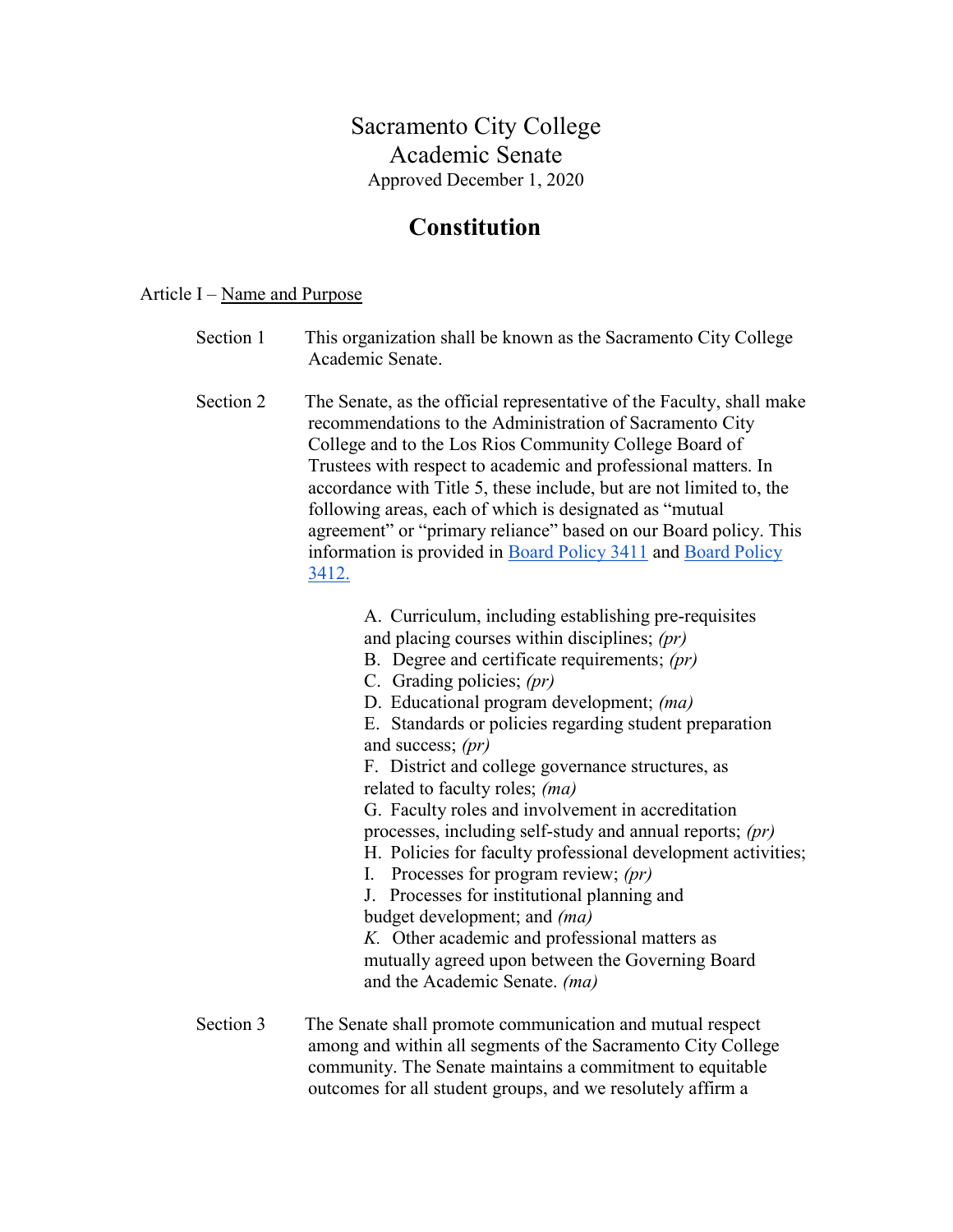college culture that is anti-racist, anti-biased, and which views all faculty, students, and staff as persons of equal worth.

Section 4 The Senate may speak solely through its officers and duly designated representatives.

#### Article II – Electorate

- Section 1 For purposes of amendments to this Constitution or upon questions of the dissolution of the Senate, the Electorate, hereinafter called the "regular contract faculty," shall be limited to those persons who teach full-time and those who are tenured but teach less than full -time in this College, or other full-time faculty persons who do not perform any service for the College which requires an administrative or supervisory credential.
- Section 2 For all other purposes, the Electorate, hereinafter called the "entire" faculty," shall include the regular contract faculty and those faculty persons who teach part-time in the College or other parttime faculty persons who do not perform any service for the College which requires an administrative or supervisory credential.

## Article III – Membership

Section 1 Any person eligible to vote as defined in Article II, Section 2, above may be a member of the Senate.

#### Article IV – Organization

- Section 1 The Senate shall consist of one regular contract faculty member as Senator for each ten regular contract members in a division, Student Services, Learning Resources, and departments not in a division, and one part-time faculty member as Senator for each ten full-time equivalent positions in a division, Student Services, Learning Resources, and departments not in a division. Fractional numbers shall be counted as ten if equal to five or more.
	- Section 1.1 A part-time faculty member shall be defined as a contract faculty person teaching not less than 0.2 FTE (full-time equivalent) at the time of elections.
	- Section 1.2 In determining the number of full-time faculty equivalent positions, only such positions with a minimum of 0.2 FTE shall be included.
	- Section 1.3 No division recognized for representation on the Senate shall have less than one full-time and one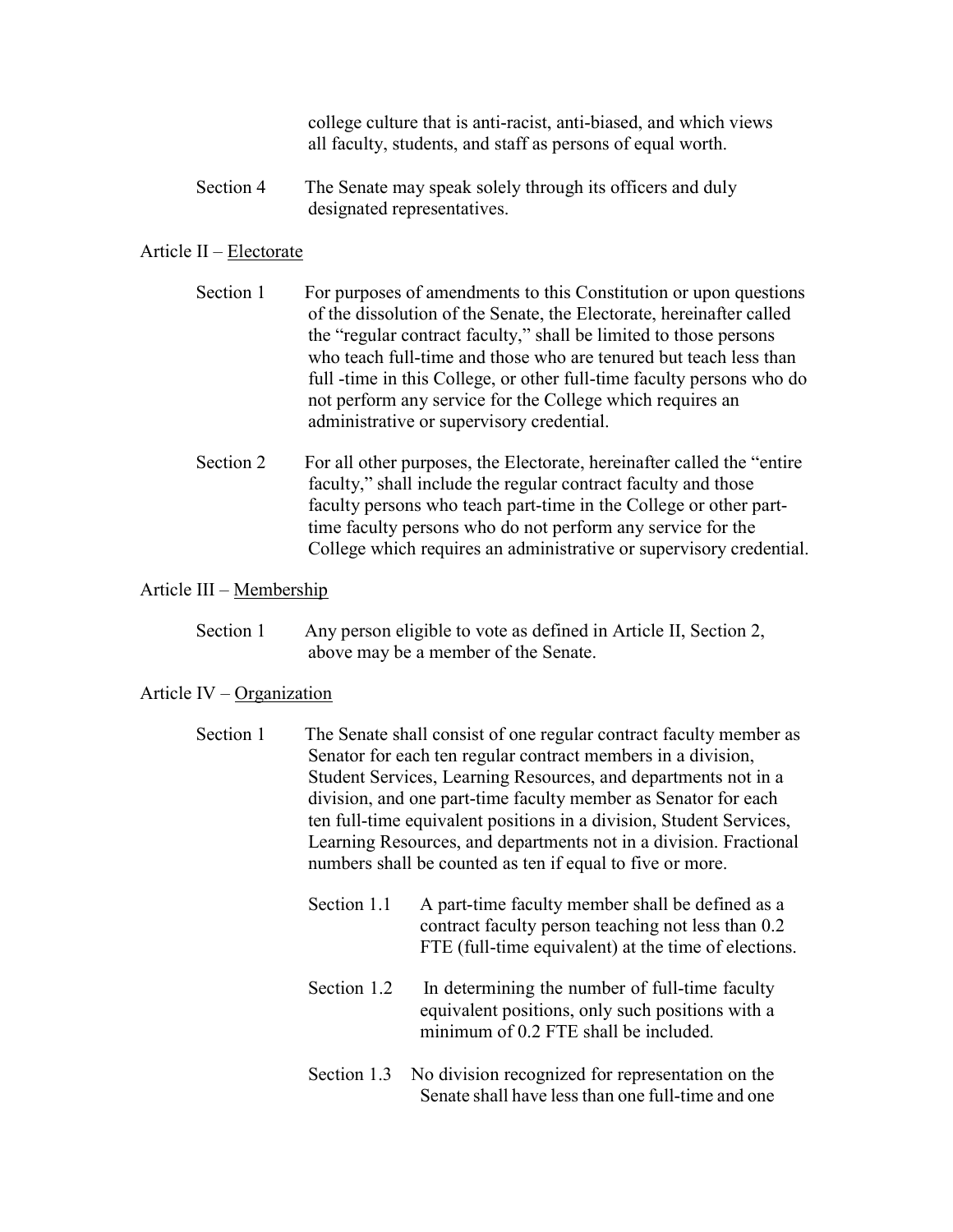part-time seat; divisions with less than 10 FTEF, full or part-time, will receive a position if they have at least 0.2 full or part-time FTEF.

- Section 2 Chairs of Shared Governance committees who are regular contract faculty shall serve as non-voting members of the Senate during the term of their appointment.
- Section 3 The chair of the Department Chairs' Council, who is a regular contract faculty, shall serve as a non-voting member of the Senate during the term of appointment.
- Section 4 In February of each year, the Senate, pursuant to procedures set forth in the bylaws, shall reapportion its membership, based upon the best available faculty strength figures as of the end of the fourth week of the Spring semester. Overages in Senate representation will be resolved by attrition.
- Section 5 Elected members of the Senate shall serve terms of two years. The terms shall be arranged so that one-half of the membership is elected annually. A Senator may not serve more than two consecutive terms. Appointed Senators may serve no more than two consecutive one-year terms. After that, he or she may run in the open election.
- Section 6 The officers of the Senate shall include a President, Vice-President, and a Secretary, and, at the will of the President, a Past-President. The President shall appoint a voting member of the Senate to serve as Parliamentarian. The officers shall perform their functions as set forth in the bylaws.
- Section 7 The term for an officer shall be two years. Officers may not serve more than two consecutive terms.
- Section 8 The Senate may have standing committees and may define and limit the powers and duties of such committees as it deems appropriate.
- Section 9 The Senate shall have a Constitution Committee composed of the Parliamentarian, typically the sitting Vice-President or another faculty member appointed by the President, and at least one other Senator who will periodically review and make recommendations for revision to the Senate Constitution and Bylaws.

Article V – Amendments and Recall